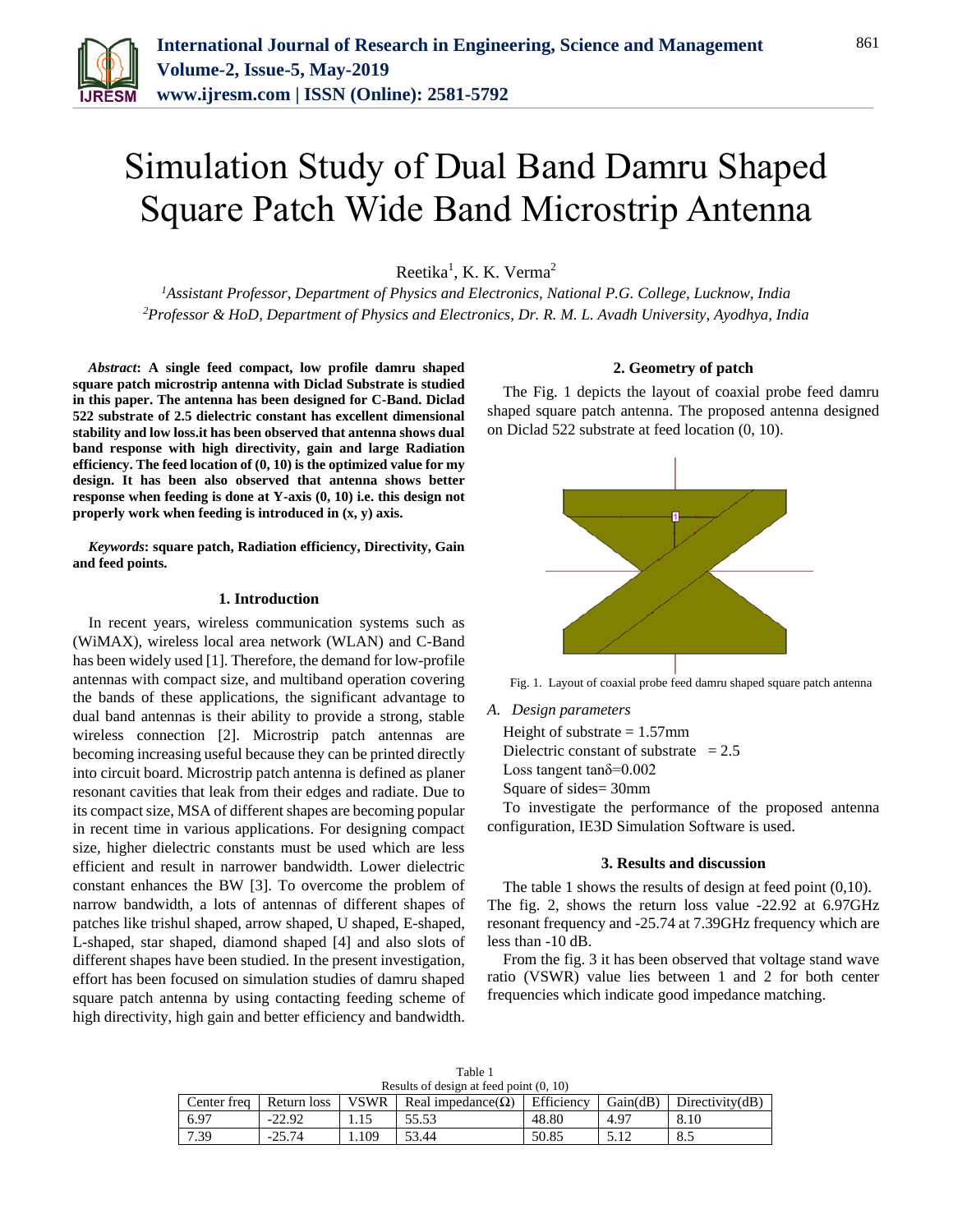



Fig. 5. Smith chart

The Fig. 4 shows Real value of impedance nearly 50 ohm at resonant frequencies of 6.97 and 7.39GHz. The width of antenna controls the input impedance. Larger widths can also increase the Bandwidth.



Radiation pattern shows an electromagnetic power distribution in free space. Fig. 5 shows better gain and directivity y.



Fig. 7. 3D Radiation pattern





Fig. 8. Current distribution

Above figure shows distribution of current in damru shaped antenna.

# **4. Conclusion**

In this paper, detailed analysis of antenna of damru shaped on the parameters such as resonant frequency, bandwidth, return loss, VSWR, gain and directivity etc. have been studied by using IE3D simulation software. It has been observed that